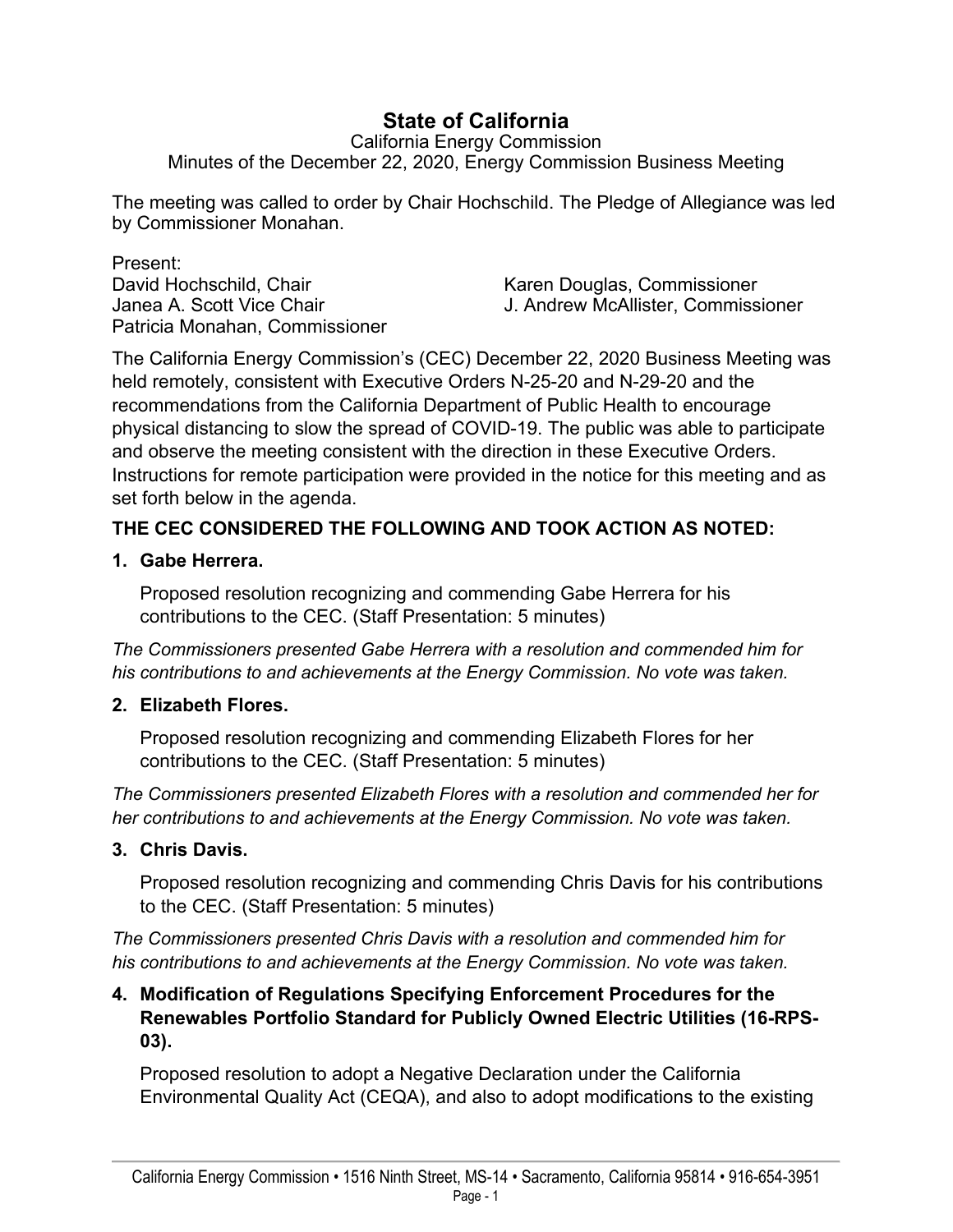regulations establishing enforcement rules and procedures for the Renewables Portfolio Standard for local publicly owned electric utilities, in Title 20, California Code of Regulations (CCR), §§ 3201, 3202, 3204 – 3208, and 1240, and address provisions required by Senate Bill (SB) 350 (Stats. 2015, ch. 547), SB 1393 (Stats. 2016, ch. 677), SB 100 (Stats. 2018, ch. 312), and SB 1110 (Stats. 2018, ch. 605). Contact: Katharine Larson. (Staff presentation: 15 minutes)

- a. NEGATIVE DECLARATION. Consideration for possible adoption of the Negative Declaration for Modification of Regulations Specifying Enforcement Procedures for the Renewables Portfolio Standard for Local Publicly Owned Electric Utilities. This proposed adoption comes after a 30-day public comment period necessary to comply with CEQA guidelines.
- b. ENFORCEMENT PROCEDURES FOR THE RENEWABLES PORTFOLIO STANDARD FOR LOCAL PUBLICLY OWNED ELECTRIC UTILITIES. Proposed adoption of amendments to Title 20, CCR, §§ 3201, 3202, 3204 – 3208, and 1240 implementing, interpreting, and making specific several provisions of Public Utilities Code (PUC) sections 399.13, 399.15, 399.16, 399.18, 399.30, and 399.33. The rulemaking also updates other aspects of the program to facilitate implementation and improve clarity. The proposed action is taken under the authority of sections 25213 and 25218(e) of the Public Resources Code and section 399.30 of the PUC. This proposed action comes after 45-day and three subsequent 15-day public comment periods.

*Commissioner Douglas moved approval of the Negative Declaration for the rulemaking package for the Renewables Portfolio Standard and Vice Chair Scott seconded. The vote was unanimous (5-0). Commissioner Douglas moved approval of the modification of regulations specifying enforcement procedures for the Renewables Portfolio Standard for publicly-owned utilities and Vice Chair Scott seconded. The vote was unanimous (5-0).* 

#### **5. Energy Conservation Assistance Act-Education Subaccount (ECAA-Ed) Competitive Loan Program, PON-19-101.**

Proposed resolutions approving two ECAA-Ed loans to local educational agencies (LEAs) at zero percent interest to finance energy efficiency and renewable energy projects. Program Opportunity Notice 19-101 evaluated applications from LEAs on a competitive basis based on priority criteria: number of students, geographic region, percent of students eligible for free or reduced-price meals, and energy savings. (Clean Energy Job Creation Fund) Contact: Camille Remy-Obad. (Staff presentation: 5 minutes)

a. MONSON-SULTANA JOINT UNION ELEMENTARY. Proposed resolution approving Agreement 001-20-ECG with Monson-Sultana Joint Union Elementary for a \$690,508 loan at zero percent interest to install a 150 kW ground mounted solar PV system, and adopting staff's determination that this action is exempt from CEQA. The proposed project is estimated to save 319,216 kWh of electricity annually, resulting in annual energy cost savings of \$61,700.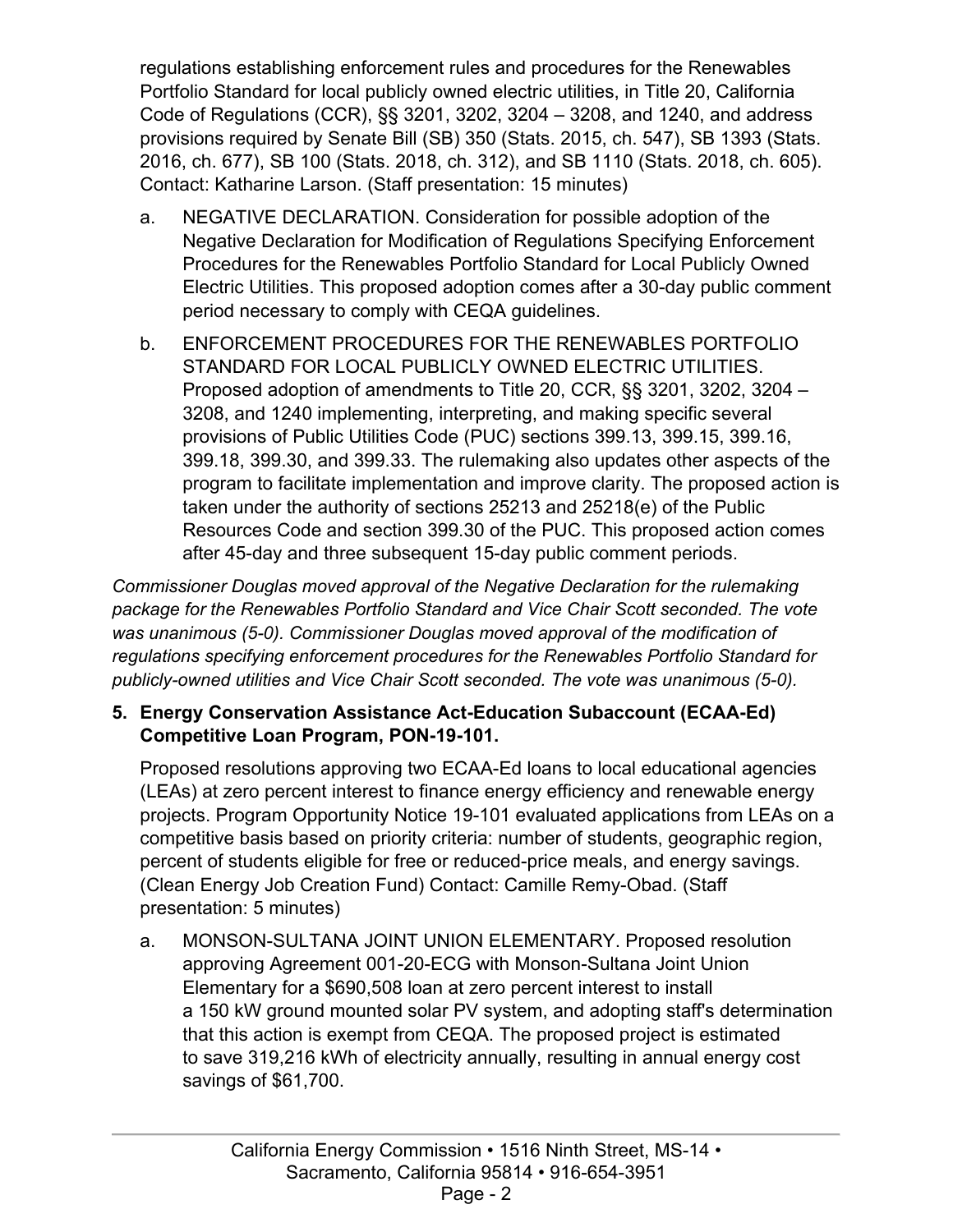b. GOLDEN PLAINS UNIFIED SCHOOL DISTRICT. Proposed resolution approving Agreement 002-20-ECG with Golden Plains Unified School District for a \$534,990 loan at zero percent interest to retrofit interior and exterior lights to LEDs at six school sites and the district office, and adopting staff's determination that this action is exempt from CEQA. The proposed project is estimated to save 280,486 kWh of electricity annually, resulting in annual energy cost savings of \$81,341.

*Commissioner McAllister moved to approve Item 5 and Commissioner Douglas seconded. The vote was unanimous (5-0).* 

#### **6. Minutes.**

Possible approval of the December 9, 2020 business meeting minutes.

*Vice Chair Scott moved to approve Item 6 and Commissioner Douglas seconded. The vote was unanimous (5-0).* 

# **7. Lead Commissioner or Presiding Member Reports.**

*The Commissioner's reported on their recent activities.* 

# **8. Executive Director's Report.**

*The Executive Director gave a report.*

# **9. Public Advisor's Report.**

*The Public Advisor gave a report.*

# **10.Public Comment.**

*Steve Uhler.*

# **11.Chief Counsel's Report.**

- a. Pursuant to Government Code section 11126(e), the CEC may adjourn to closed session with its legal counsel to discuss any of the following matters to which the CEC is a party:
	- i. *In the Matter of U.S. Department of Energy (High Level Waste Repository)*, (Atomic Safety Licensing Board, CAB-04, 63-001-HLW); *State of California v. United States Department of Energy* (9th Cir. Docket No. 09-71014).
	- ii. *Communities for a Better Environment and Center for Biological Diversity v. Energy Resources Conservation and Development Commission, and California State Controller* (Alameda County Superior Court, Case No. RG13681262).
- iii. *State Energy Resources Conservation and Development Commission v. Electricore, Inc. and ZeroTruck* (Sacramento County Superior Court, Case No. 34-2016-00204586).
- iv. *Natural Resources Defense Council, Inc., et al.* v. *United States Department of Energy* (Federal District Court, Northern District of California, Case No. 17 cv-03404).